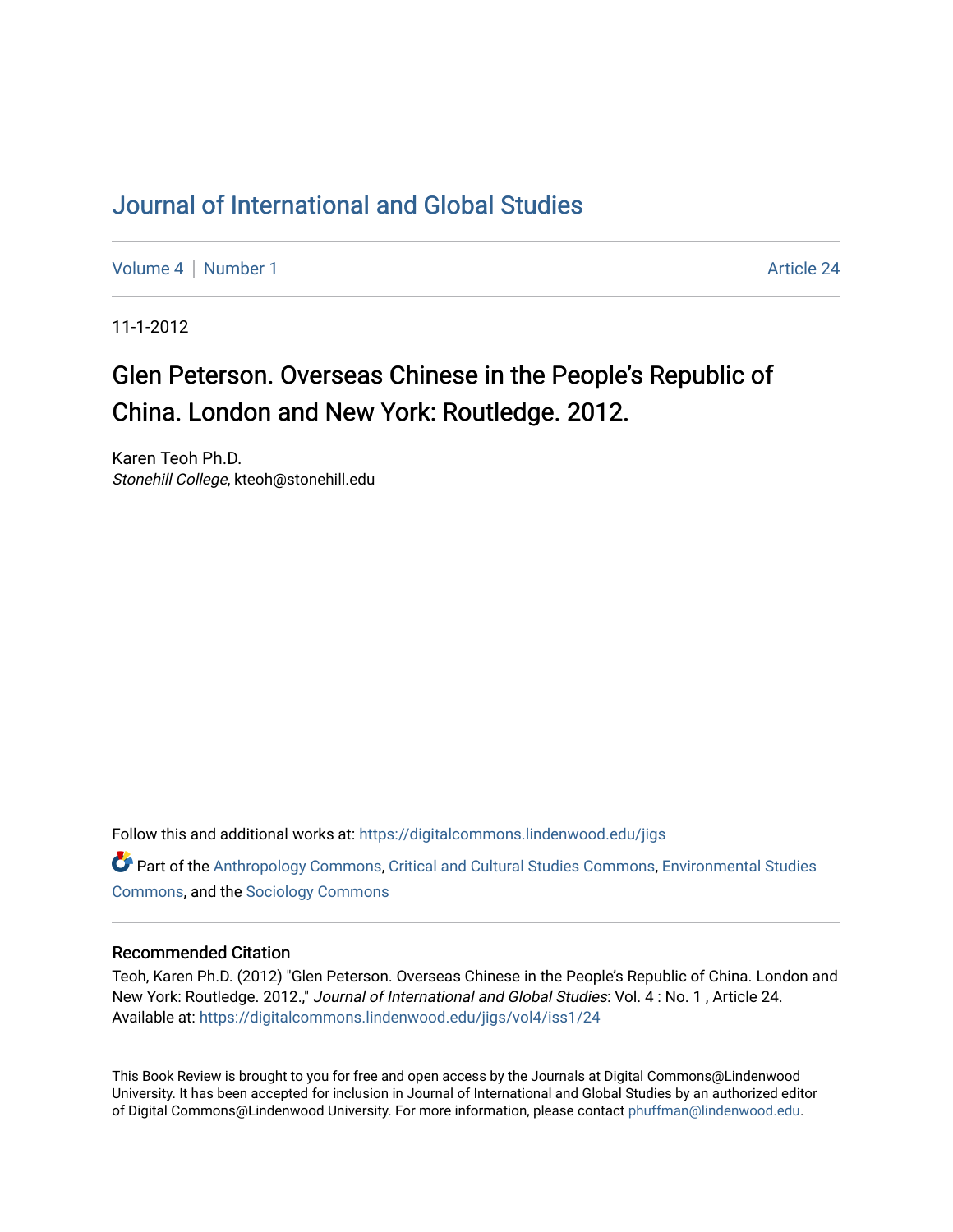## **Glen Peterson.** *Overseas Chinese in the People's Republic of China.* **London and New York: Routledge. 2012.**

In *Chinese Among Others* (2008), a sweeping yet fine-grained account of Chinese migrants across the world, Philip Kuhn argues that the history of China and the history of the Chinese overseas cannot be separated—that the study of one requires an understanding of the other. Glen Peterson's *Overseas Chinese in the People's Republic of China* lends powerful support to this argument. It does so from an angle that is distinct from much of the existing literature in overseas Chinese studies, which tends to concentrate on (1) the socio-economic, cultural, and political links between ancestral homeland and diasporic communities or (2) on the People's Republic of China's (PRC) foreign policies towards Chinese living abroad. Instead, Peterson delves into an under-studied and fascinating area: the roles and experiences of Chinese with emigrant pasts or connections, whom he calls "domestic overseas Chinese," in the PRC during the early decades of the Communist regime.

By now, the courting of overseas Chinese investment and global economic connections by the Chinese Nationalists in the early twentieth century and the PRC government from the 1980s onwards is a well-worn trope. However, Peterson's contribution is to show that this effort never waned, even during the "high Communist" decades of the 1950s and 1960s, a period typically but not entirely accurately linked to the PRC's disengagement with its diaspora. By examining the Chinese government's motivations for this apparent contradiction in policy and exploring the deeply unstable status of some 11 million domestic overseas Chinese, Peterson suggests that there has been more continuity than rupture in official attitudes towards the country's transnational subjects.

This is not to say that those official positions have not been complex and even paradoxical. Overseas Chinese, domestic and abroad, were "by turns valued and despised for their economic assets and foreign connections" (p. 8). Still, this tension reflects the non-linear development of Chinese Communist Party (CCP) policies and its struggle to reconcile revolutionary ideology with the practical realities of transitioning to a socialist state. The abrupt replacement of preferential treatment and pragmatic accommodations for domestic overseas Chinese with condemnation and persecution in the 1960s was not a foregone conclusion in the years before the radicalization of the late 1950s. Similarly, the group's eventual rehabilitation during the economic liberalization of the 1970s was not a sudden innovation on the part of the post-Mao administration but rather a partial resumption of policies that had already been in place just over a decade earlier.

Peterson stresses the importance of the Cold War global context in shaping PRC policies towards overseas Chinese, accounting for the seemingly contradictory relationship between the government and its diasporic subjects. Eagerness for valuable economic and political alliances with Southeast Asian states led the PRC to encourage ethnic Chinese abroad to adopt local citizenship. This policy of apparent disengagement by China from its own emigrants was primarily to allay foreign governments' fears of Communist infiltration. At the same time, the PRC could not afford to give up access to overseas Chinese capital, expertise, and trade networks while facing the threat of US-led attempts at economic isolation. The domestic overseas Chinese thus became a vital bridge for sustaining and amplifying these connections.

Building on a legacy from the late Qing and Republican eras of cultivating overseas Chinese connections, the PRC maintained state bodies such as the Overseas Chinese Affairs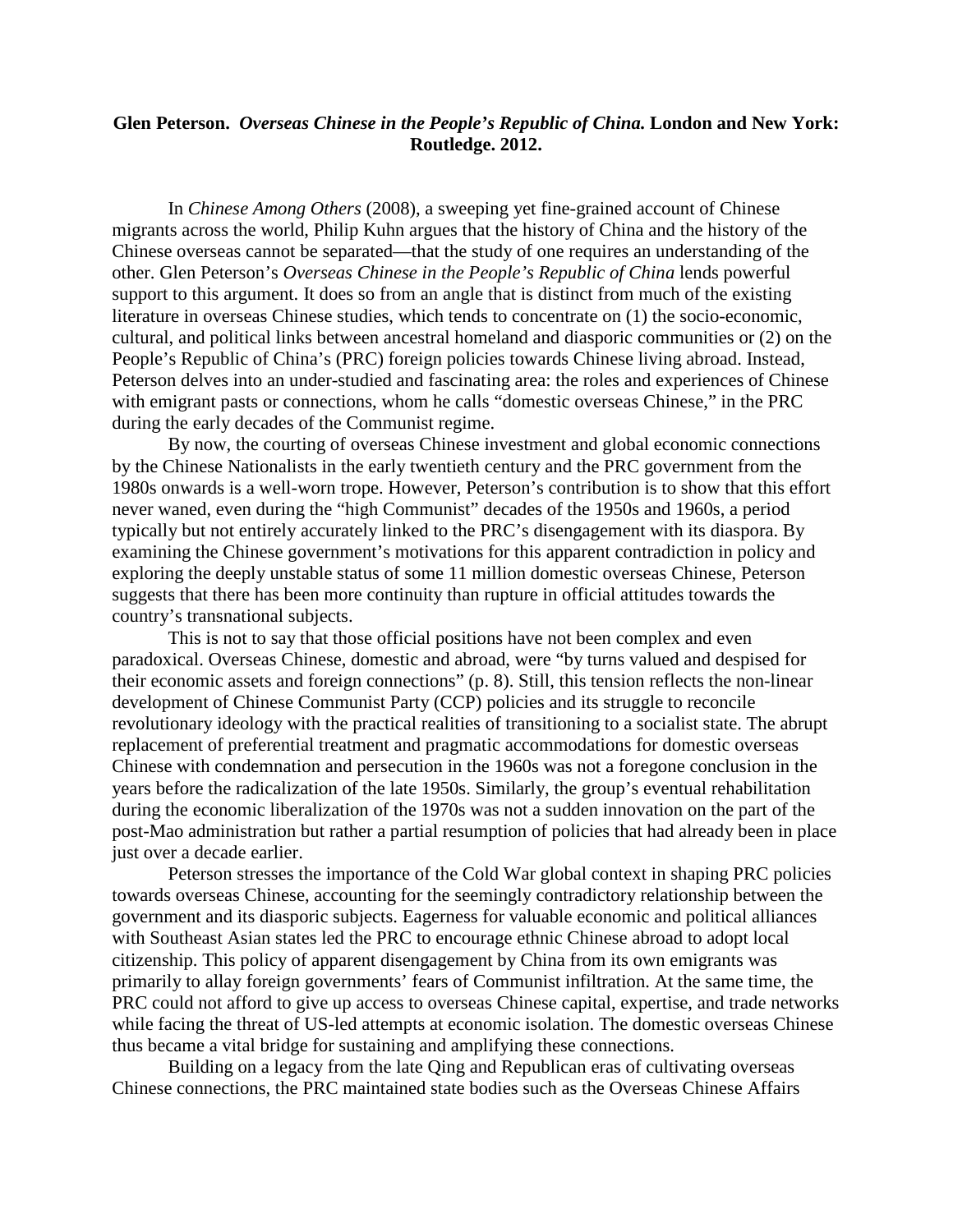Commission (OCAC) that were devoted to managing these relations domestically and abroad. Within China, officialdom identified three distinct sub-groups with diasporic connections: the *qiaojuan* (family dependents in China of emigrant Chinese), *guiqiao* (former emigrants who had returned to China), and *guiqiao xuesheng* (ethnic Chinese youth born overseas who "returned" to China for education). Gathered into a general category of *guonei huaqiao* (domestic overseas Chinese), these sub-groups were both recipients of preferential treatment designed to encourage the inflow of foreign exchange and expertise, and targets of state efforts to manage a valuable but fraught conduit to foreign worlds. Although these official statuses bestowed unusual privileges – such as the private right to keep remittances from abroad, special investment opportunities, and even work and housing assignments—they also marked an individual as a permanent outsider and, hence, a potential threat to the socialist order.

 The book's chapters proceed in chronological and thematic fashion, with each focusing on a particular stage and set of CCP policies for domestic overseas Chinese, offering the rationale, implementation, and (often unintentional) consequences of each. Chapter 2, "Transnational Families Under Siege," examines state intervention in three important means of diasporic family linkage: letters, marriage and divorce practices, and property ownership. In all three areas, government attempts to manage these sentimental and material interactions for state purposes undermined the delicate balance required to maintain these attenuated family ties.

Chapters 3 and 4, "Youdai: The Making of a Special Legacy" and "Open for Business: The Quest for Investment and Remittances" continue the theme of state efforts to use transnational familial and economic connections to achieve socialist goals. There is a powerful irony in the OCAC's extension of *youdai*, or privileged treatment, in the forms of exclusive entitlements ranging from the protection of *qiaojuan* families' overseas remittances to special access to consumer goods beyond the reach of the general public. Although overseas Chinese capital could no longer enter the country through traditional investment channels such as native place associations and corporate institutions after 1949, OCAC officials sought to attract this precious resource through *qiaojuan* in China, and then to direct it to state-run companies. Attendant benefits included dividends that would be paid to *qiaojuan* relatives, options for residency or citizenship, or even educational opportunities for investors' children. These efforts actually intensified from 1955-57, coinciding with the CCP's abolishment of private property in China and the policy of disengagement from overseas Chinese. The logic behind this seeming paradox is that many in the government regarded the transition to socialism as a decades-long process, and the education and integration of domestic overseas Chinese into the socialist order as a gradual, organic phenomenon.

However, the system of preferential treatment was unable to sustain the gale winds of rising political extremism. By Chapters 5, 6, and 7, "Patriots, Refugees, Tycoons and Students: 'Returning" to China in the 1950s," "Socialist Transformation and the End of Youdai," and "Cultural Revolution and Beyond," the potential for a severe backlash against the domestic overseas Chinese—in the 1960s, including several hundreds of thousands of ethnic Chinese from other countries migrating to China— becomes a tragic reality. Peterson traces in detail the shift from idealism and optimism to disillusionment and despair through the development of overseas Chinese "state farms," the thwarted ambitions of many "returned" overseas Chinese students, and the sad outcomes for the majority of these individuals. These unhappy dénouements included physical and emotional suffering during the Cultural Revolution, legal and illegal re-migration out of China, and in some cases, death at the hands of others or through suicide during outbreaks of violence against overseas Chinese.